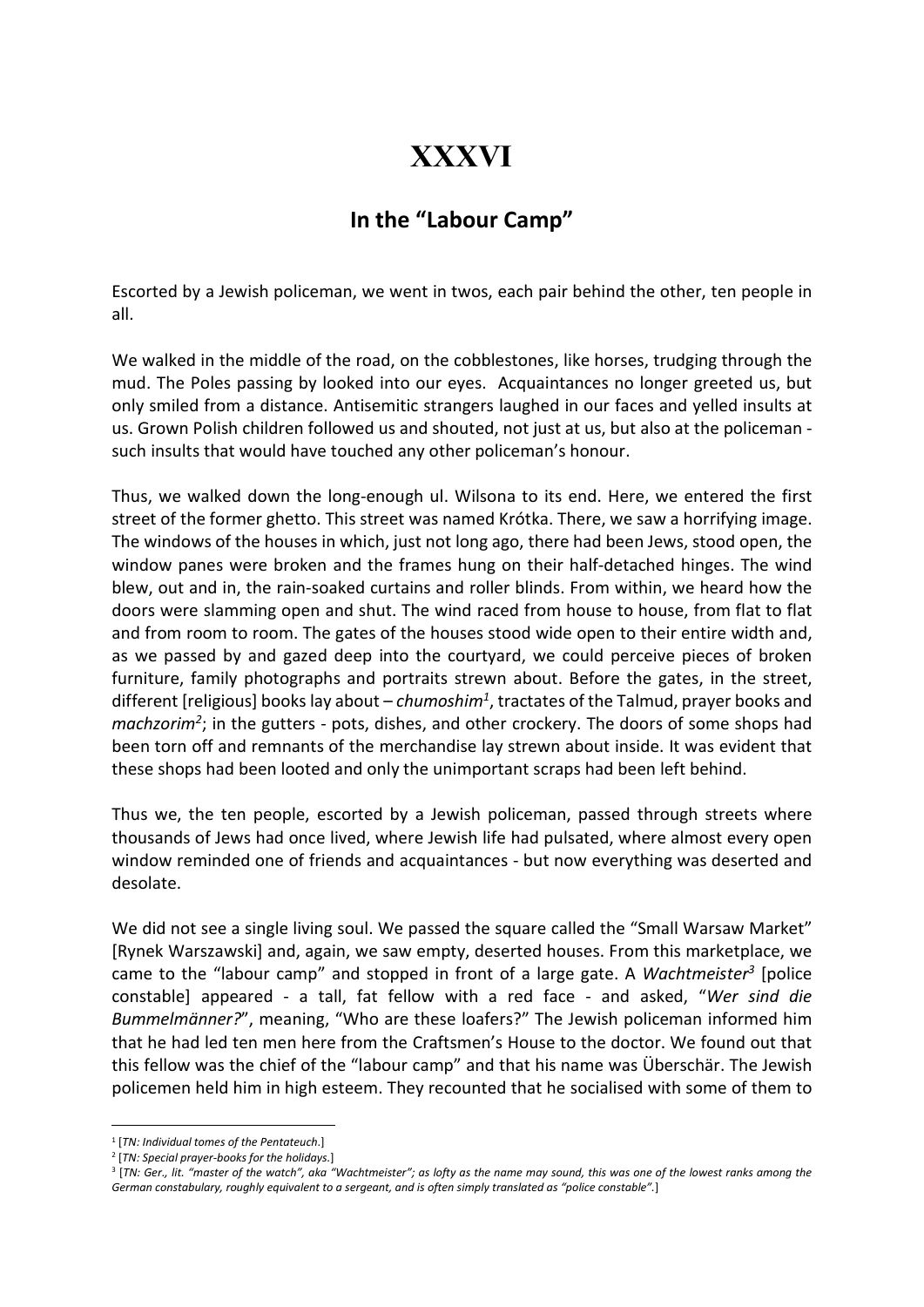drink and eat, but this did not hinder him from shooting Jews at every opportunity and dispensing beatings for the merest trifle.

We entered through the large gate, in front of which a Polish policeman stood on the side of the marketplace and a Jewish one inside the camp.

I began walking along one of the three short and narrow alleys. I chanced upon various Jewish policemen, who eyed me with suspicion, as if they would say, "What are you doing here?". I then met a Jewish policeman with whom I was acquainted, who told me that I should be cautious, because no one was permitted to be out in the street from daybreak to five in the afternoon, but all had to be at work. Only the Jews, who worked in the factories at night, were permitted to transit the streets of the "labour camp" in the daytime. They wore special yellow bands on their arms with the inscription "night shift." If a Jew was caught in the street during working hours, he was shot.

The policeman went on to tell me that *Hauptmann* Degenhardt himself came here very often. He roams about and searches. He orders the dwellings to be opened for him and checks if anyone is hiding. Once, he found two young men in a flat - one was a night shift worker, and the other was weak, and had been unable to go to work just that day. The Hauptmann had ordered that the young man from the night shift be taken to the German guard and that the second one be shot.

It was three o'clock in the afternoon. Therefore, I waited at the house of my policeman acquaintance until it turned five. His flat was in a building that was designated exclusively for Jewish policemen. They lived there with their families, each family in a separate room. The more respected ones lived in two rooms.

The policemen's wives were exempt from labour. They were also permitted to have small children with them "legally" (this was a "privilege"), but all were very concerned regarding the future. Every mother sought ways to send the children over to the "Aryan side". They had a premonition that the Hauptmann would leave no children in the "labour camp". He could not contemplate a soul who was not working. Moreover, they did not believe that he would allow those who were actually working to live. They were altogether sceptical concerning the "labour camp's" fate.

All of a sudden, I heard a noise behind the door. The wife left the house and immediately returned with a man, to whom she said, "Father, you may remain here, this Jew is an acquaintance of ours from the Craftsmen's House".

Hearing the woman call the arrival "Father", I set my gaze upon him, for I knew the woman's father well. However, the Jew had changed so much, that it was difficult for me to recognise him. Before the War, he had been the vice-president of the Jewish Kehilla in Częstochowa a Jew in his sixties, with a long, broad beard. He had had a haberdashery goods shop in the city's finest neighbourhood. Now, I saw him clean-shaven, his grey hair dyed black and his broad figure as if shrunken. With tears in his eyes, he told me that he was here with his wife. They had been lying, hidden in a cellar, for entire days and nights, and they could no longer endure the hardships. I also wished to see his wife and, therefore, waited until it would turn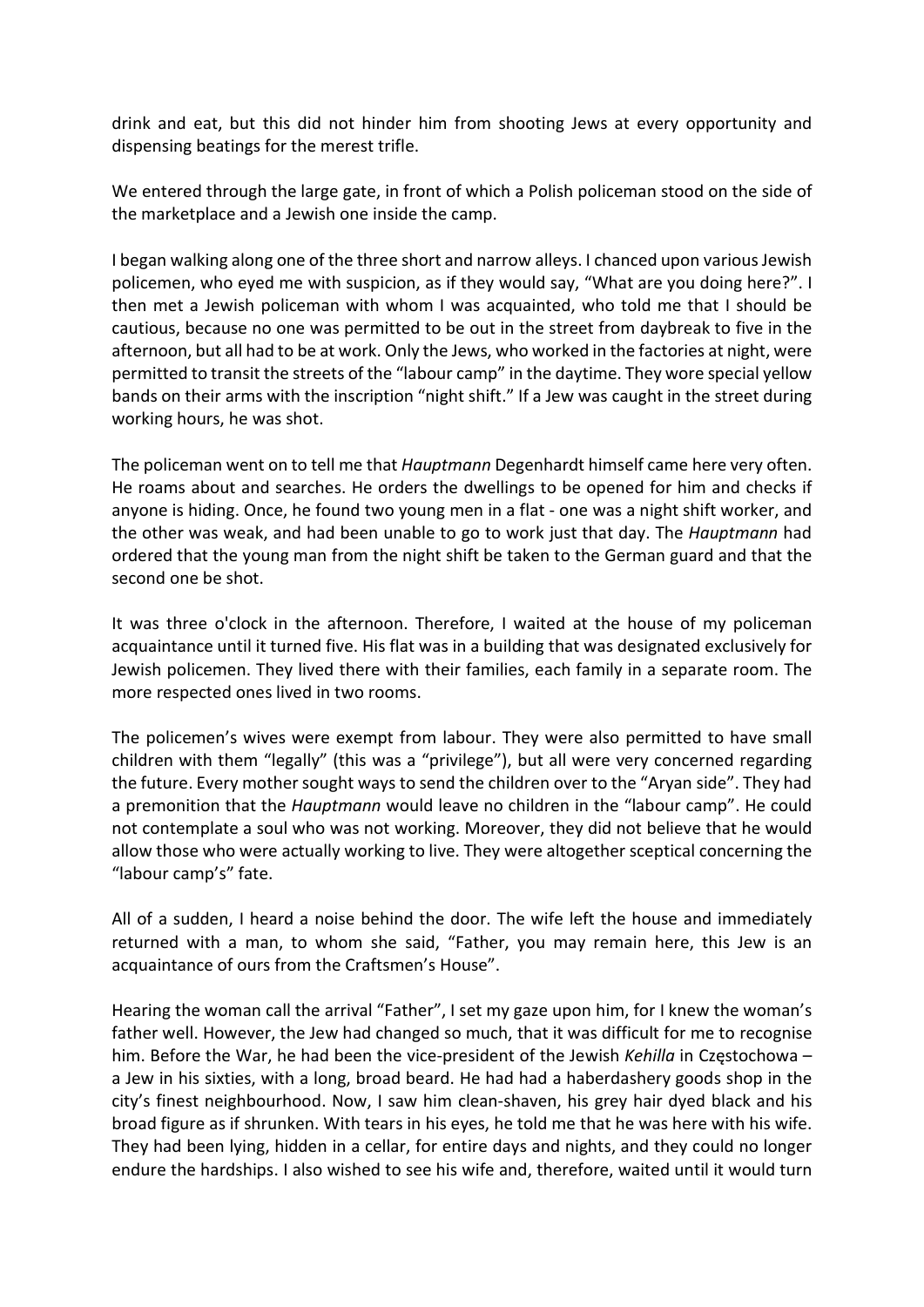dark. The daughter went to fetch her and led her into the house. She entered silently. "We have to be careful [even] of our own Jews", she explained to me. The lady knew me at once, but I had to look intently until I recognised, in her, the once beautiful and charming woman. She told me that she had already become weary of life altogether. She still persevered only because her daughter wished it so, but she could no longer endure so much pain.

The two elderly people began weeping like small children. They lamented not having gone together with all the other Jews to Treblinka. Their son-in-law, the policeman, had exerted himself, with all his strength and means, to conceal them in holes and in attics. He had transferred them from one place to another, from one gate to another. He had bribed gendarmes in order to save them, until he had finally brought them here to the "new ghetto", the current "labour camp". It was impossible to obtain lodgings for them, because they were living there "illegally" and did not have numbers. They were forced to be concealed, but lived in constant fear, for they knew, after all, that the murderers would eventually burst in here and discover their victims.

It was already quite dark when I went out [into the street]. The "labour camp's" alleys were poorly lit. I came across an acquaintance, who had been a conductor of the TOZ choir. We were both glad that we had remained alive, and he invited me to his lodgings. [As] we walked through the alleys, I heard Jews crying out, "Meat for sale! Fresh bread! Fresh rolls and bagels, sausage, herring, sugar, liquor!"

I went up closer and saw the workers, who had just now returned from work. Now, they had become traders. They had brought all these things from the "Aryan side", where they had bought them or exchanged them for items of clothing and, here, they were selling them on. The prices were high. Sausage was manufactured in the "labour camp". We went through a spacious courtyard, [passed] over hills and holes, through back passageways and back doors. Every few steps, a Jew stood telling the buyers what one could get today. They were very vigilant in case someone, who needed to be avoided, should come along. Today, small sausages were available. Clients went in and out. Everything transpired quietly and cautiously. For the production of sausage, one received the death penalty, but the conditions were already such that they were willing to take the risk because, in any case, life was constantly in peril.

In another alley, Jews were selling trousers, coats, linen, and all sorts of clothing. These were the goods that were taken every day from deserted Jewish houses, and taken away to the large warehouses on ul. Garibaldiego. The Jewish belongings, from the former ghetto, were sorted by Jews who worked like slaves. To be able to live, these slave workers - well-raised, Jewish children - risked their lives by "stealing" things, putting them on when they left work. Thus, they put their lives in peril on a daily basis, because they were, after all, "stealing" the Jewish clothes from the Germans.

I went up to my friend's accommodation, which consisted of a room with a kitchen. My eyes were immediately drawn to seven wooden and iron beds that were set up there, some propped up with planks. Four women were hanging about - it was very crowded. There were few chairs to sit on - they mainly sat on the beds.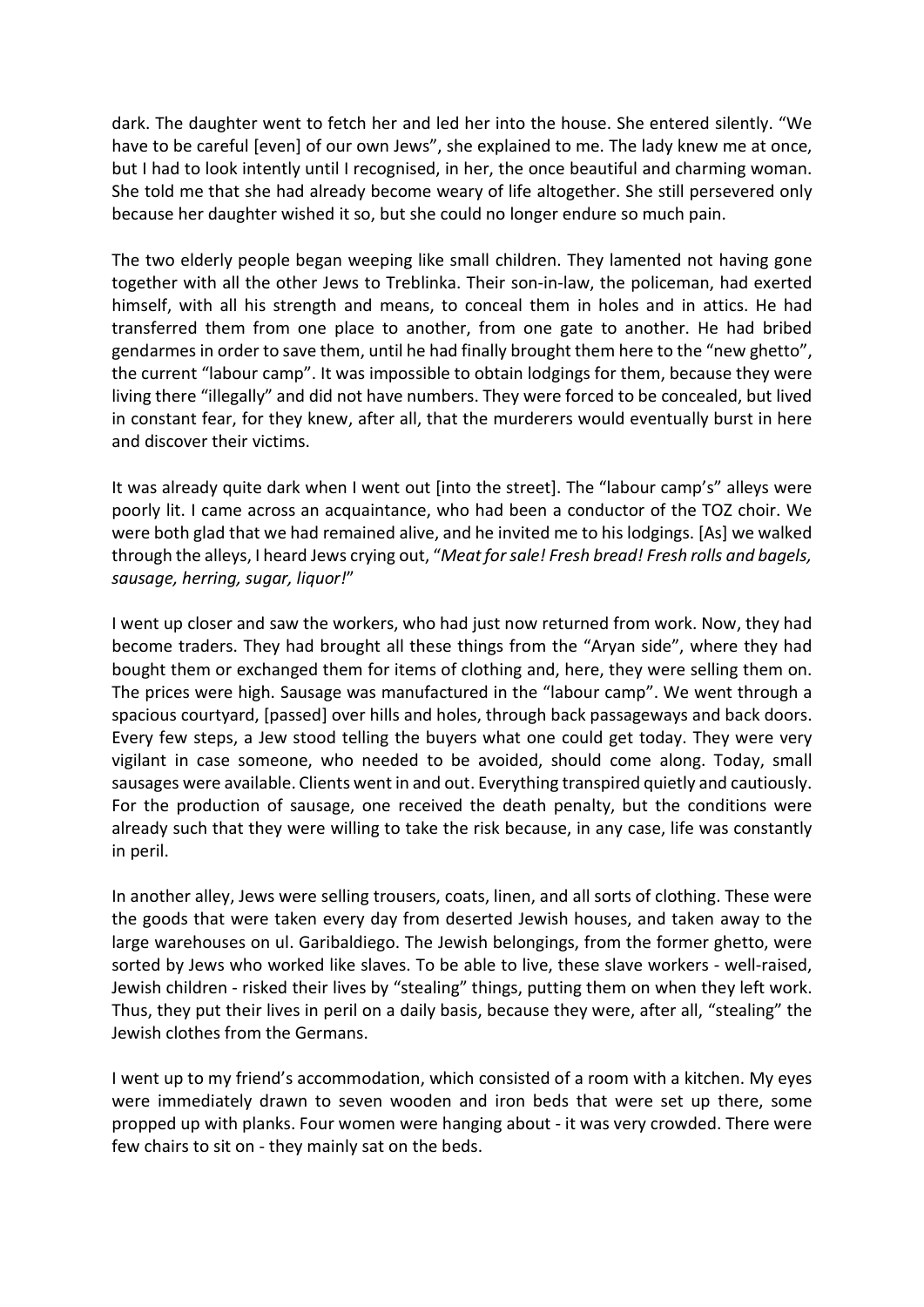A young man was lying in one of the beds. I asked my friend why this Jew was lying in bed – was he ill?

The patient himself answered me, "There's nothing wrong with me. I'm lying [in bed] out of boredom".

He was surprised that I did not recognise him. I looked closer at him and saw a man with an emaciated face, a skull cap on his head, but I could not recognise him.

Then the man said to me, "I am the local municipal cantor  $-$  [or] was".

A shudder seized me all over. Was this the cantor? The cantor with his broad beard, with the long, wide face? The cantor, who would walk proudly down the Jewish streets every Friday at sundown and on Saturday to pray at the synagogue?

How different he had become - not the same person at all.

I inquired nothing of him regarding his family. I was afraid to touch a painful spot. But he himself started telling me without being asked, "I have become a bachelor", he said bitterly.

His wife and seven children, one younger than the next, had been sent away. Now he had to look young - he was registered here as a twenty-five-year-old. The beard was shaved off, he had become very thin. A new person had grown, nothing like the previous one. A bachelor had become from a Jew who had had a wife and seven children!

Suddenly, he sat up in bed with a jerk, his face reddened as if blood had been poured in. Clenching his fists, he yelled wildly, "The murderers! They've made me young! Turned me into a bachelor! Annihilated my seven children! Murdered my wife!"

His rage caused him to tear out of the bed. He dressed hurriedly, tearing his coat in so doing. He then sat down at the table, immediately to stand up again - he could not find a place for himself.

My friend winked at me, [hinting that] I should start talking about something else with him in order that he should compose himself. I attempted to do so, but he did not relent. He was unable to forget his grief. He began pacing around the house, speaking as if to himself, "I go every day to work – I'm a slave. I work in a factory. What's the good of all this to me? Why am I still alive? To be a slave for the Germans!"

Some of the other household members sat down at the corner of the table, and set bread down upon it. At the other end of the table, another couple, who lived here, were eating. The chairs were given over to those who wished to sit down to eat. Four couples and four "bachelors" lived here. In the daytime they were all at work - both men and women. At nightfall, they came together, bringing soup and a chunk of bread from the [soup-]kitchen, and whoever had any money bought himself other things in the street.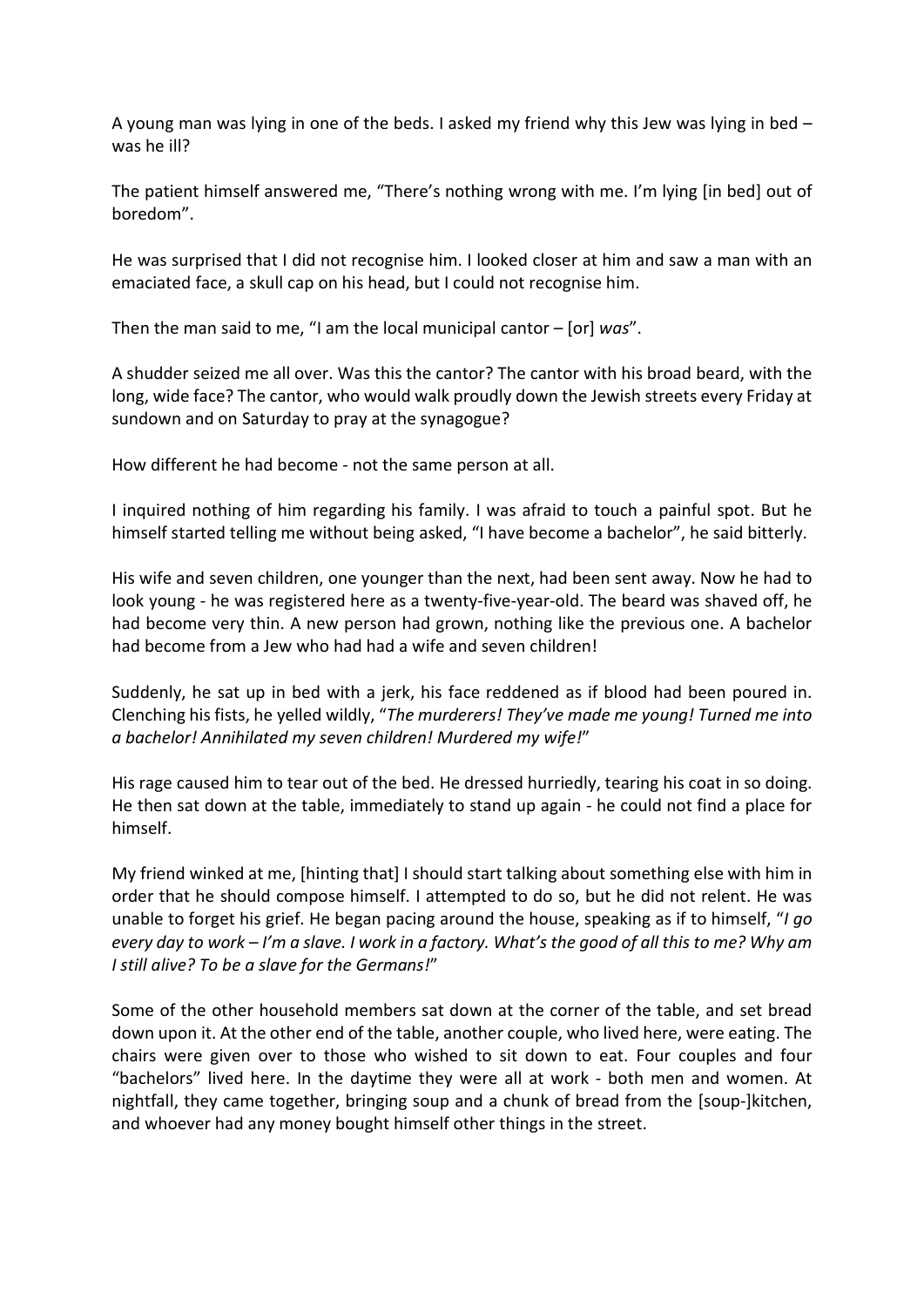My acquaintance, the [choir] conductor, a very dear man, told me that his wife and child had been deported and that he was alone. He had grown weary of life, but what could he do? He had not the courage to make an end of himself, but he would have done so very readily.

I suddenly remembered that, at seven o'clock, I had to be at the exit of the "labour camp" to go home with my group. But it had already turned half past seven. I said goodbye to my friends and quickly went down to the barbed-wire fence, where I found out that my group had already gone home half an hour earlier. I was left with no other option but to spend the night in the "labour camp" and to leave at dawn, together with a group of labourers going to work. In the "labour camp", it was permitted to walk in the street until nine o'clock. I walked slowly through the alleys and met several other acquaintances, whom I told about my predicament. One of them took me with him and told me he would lay out a bed for me on the floor in a corner. For one night, he said, one could sleep even in that manner. A Jew can [do] anything!

I entered a large room in which six people lived - three men and three women. Young women who had been left without their husbands, and men who had been left without their wives. They had decided to get married and live together. It was hard for both the men and women to live alone. Each of them had experienced great misfortune, but the drive to live is great, and one seeks [a way] to survive.

Here, I saw a young, pretty woman who, before the War, had lived in her own villa with her husband and two beautiful children. Now, she was living in this room for six people, together with a young man of her age. Each of them was at work all day and, in the evening, the woman cooked food. They occupied one third of the room - their "furniture" consisting of a bed and a small wardrobe with a back of ordinary boards facing out to the room. This was meant to suggest a screen of sorts, partitioning their bit of the dwelling from the rest of the house.

In another corner of the room, my acquaintance "lived" with a girl, who had been orphaned during an *akcja*. He had had a wife and two children. Having formerly been a policeman, he had managed to hide his family. But, during the *akcja*, while he was on "duty", a gendarme found his family and led them away to the railway wagons. Now, he had married the orphaned girl.

The third corner of the room was occupied by a young man and his wife. The young man had always been a labourer without any specialty. His wife and child had been deported during the third akcja. He [then] married his wife's sister, who had remained all alone. This young man earned more than the others living with him. He had become a carter, and he transported the belongings from the former ghetto to the storerooms on ul. Garibaldiego. He had the opportunity to conceal various items every day, which he brought here and gave to those living with him to sell when they went to their workplaces. They brought home money for the items or exchanged them for food products.

The three couples eat well, drink alcohol, and smoke. They wish to forget all that has been, and not think about what will be in the future.

In a fourth corner of the room stood a cooking range, which everyone used. In the centre of the room stood a large table surrounded with chairs, which was also used by all.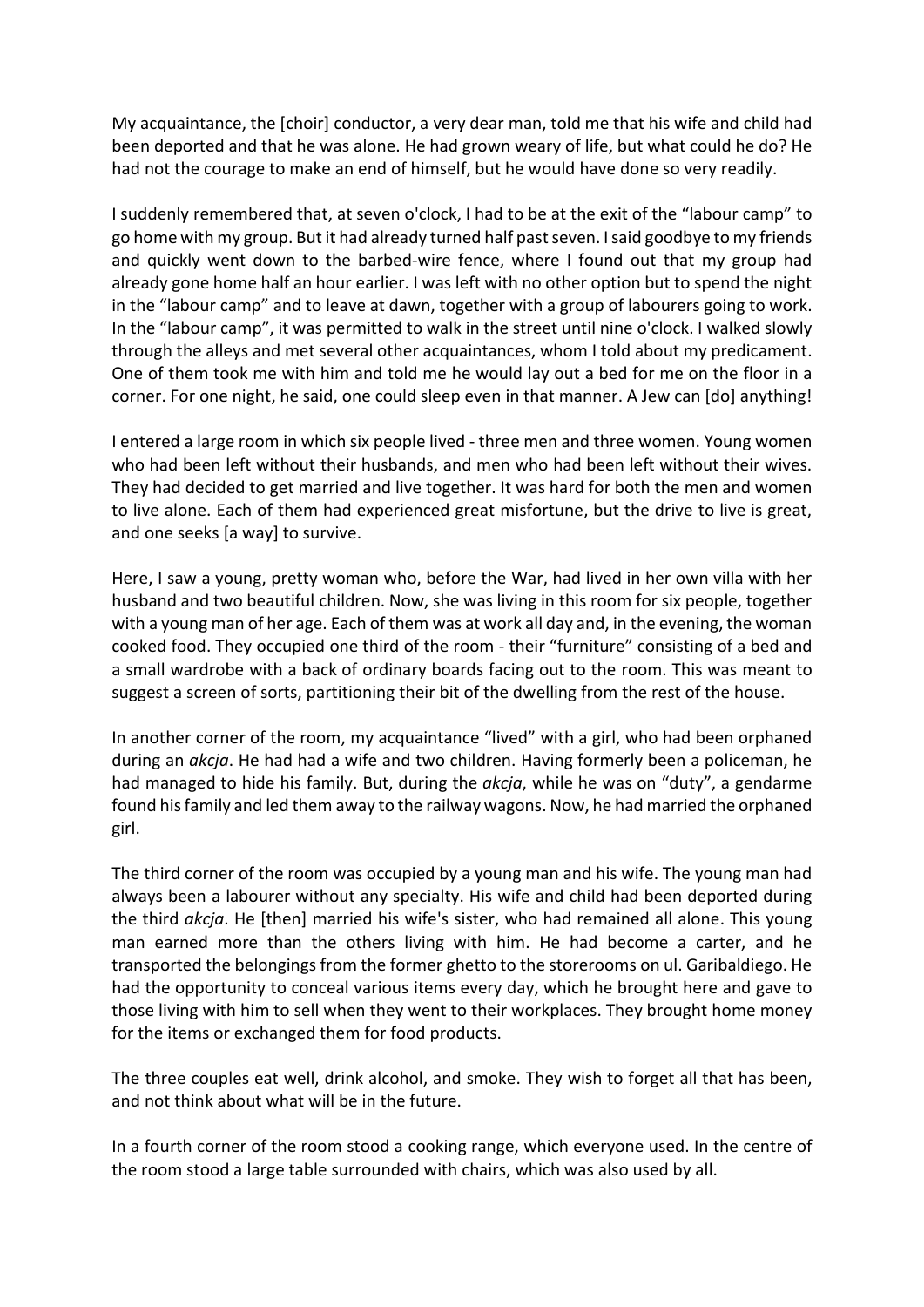They told me there were rumours going about to the effect that, in the upcoming days, an akcja would once more be conducted. The Hauptmann had supposedly told someone that he was aware of elderly people and children, who were hidden in the "labour camp". But nothing was known for certain.

That evening, I sat at a large table in a large room with the rather too many tenants for one room and chatted almost "cosily". There was a roast goose and a litre of liquor on the table. The shutters were closed, the doors locked and, sometimes, one could actually think for a moment that people were sitting here like in normal times and entertaining themselves, albeit in a rather primitive manner, but naturally and comfortably.

These people wished to forcibly persuade themselves, and one another, that they would – and that they had – forgotten what had happened to them and around them in the last couple of weeks, and that they did not wish to think of what awaited them in the future - "They just want to live and nothing more!"<sup>4</sup>

In reality, however, it was completely different. Deep in each one's heart, a heavy stone was pressing down, and it did not cease to torture for a single moment.

Once the first shot glasses of liquor had been emptied, the women took out their handkerchiefs, one after the other, and began wiping their eyes - at first unnoticeably, afterwards the tears began falling rapidly and heavily and, in the end, they wept noisily out loud.



The Nazi murderer Heinrich Köstner [aka Köster], who liquidated the "Small Ghetto" in a bloody man (Photographed after he was arrested, when Częstochowa was liberated by the Polish military.)

<sup>4</sup> [TN: From the original quotation marks, it would seem that that was what they told the author.]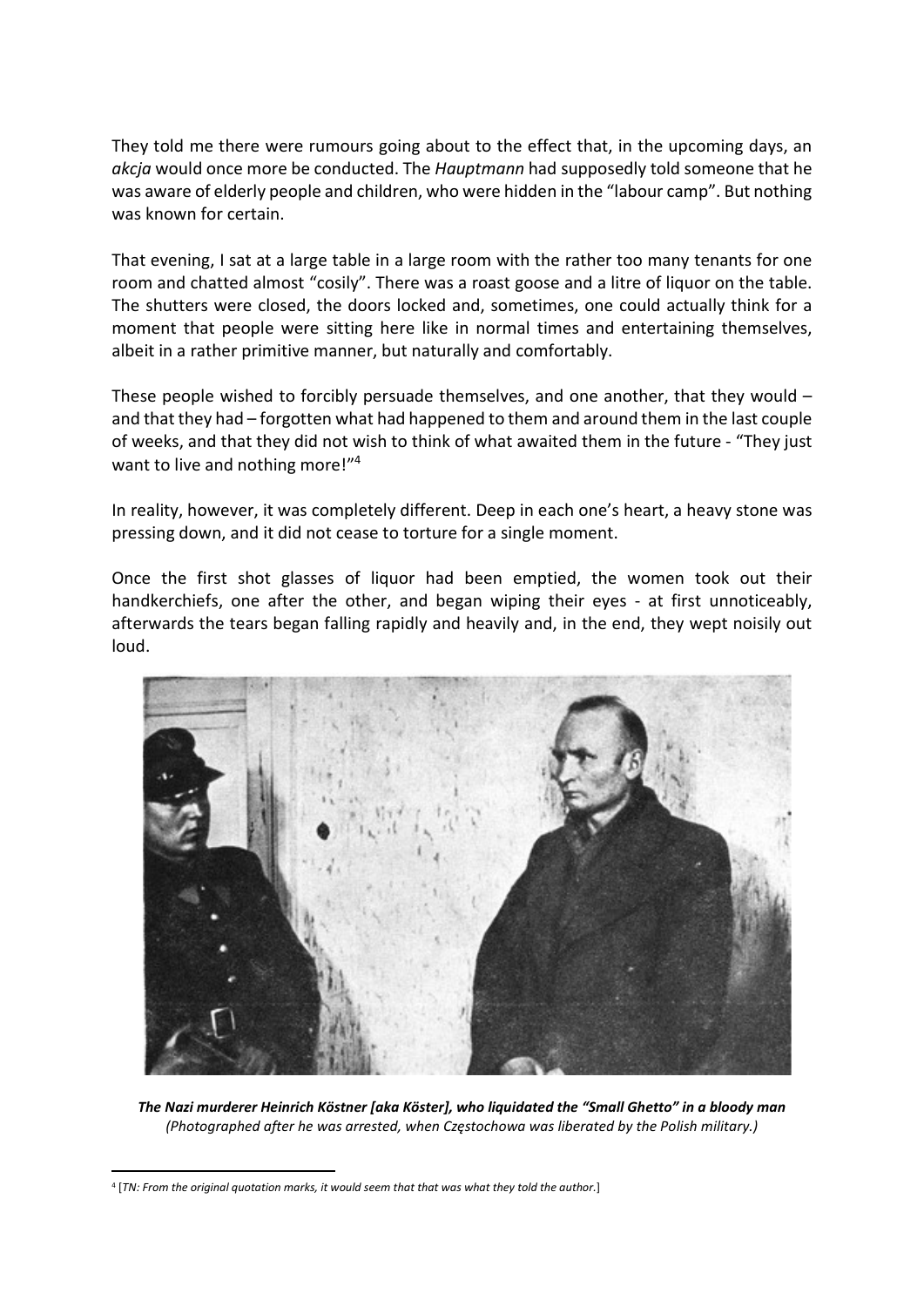"Why are you crying?", the "new" husband asked his "new" wife, who had lost her two children in the akcja.

The woman stood up from the table, stumbled, and fell onto the bed with a heartrending cry, "Where are my children now?", she screamed almost hysterically.

At the word "children", tears ran down my friend's eyes. He turned away to a corner of the room and began to wipe his eyes surreptitiously. He gradually shuffled towards the door and left the room, to grieve for his wife and their two little daughters. As a man, he presumably held that it was "inappropriate" to weep like a woman in front of everyone.

The woman, who had married her sister's husband, also eventually started weeping and the whole house was filled with tears and wailing.

The roast goose was left uneaten, the liquor unfinished and everyone lay down to sleep.

I, too, lay down on the floor in a corner by the cooker. In the later stillness of the night, I heard deep sighs. When one woman sighed heavily, another did so immediately, as if in response, and then the third. Eventually the men joined in, and sighs were heard from every corner.

That is what the life of the new couples looked like.

I could not fall asleep and I listened to the slow ticking of a clock. When it struck five, I heard a trumpet, similar to the one I would hear while serving in the army, in the morning to rise and at night to go to sleep.

Everyone woke up hastily and got out of their beds. My friend took a large pot and went out into the street. He soon returned with black coffee. Everyone dressed quickly, drank a little coffee and slung wide bags with broad stripes of sackcloth over their arms. Nobody had time to speak to me any longer. Each one hastened to his workgroup.

I proceeded towards the exit of the "labour camp". There was a great movement there. There were masses of people at the square and each one was looking for his group. Everyone was lined up three in a row - each group had a leader. The manager of the work posts stood at the gate with a paper and counted how many people were in each group. The chief of the "labour camp", the Wachmeister, stood on the other side of the gate. All the Jews passing by saluted him, doffing their caps. He stopped some of the groups, when something had not been to his liking. Somebody's bag was too bulgy. He searched a few people, gave someone slaps in the face and yelled with frenzied shouts.

Thus, several thousand slaves left the "labour camp" for various workplaces. I departed with a group of labourers that were going to the Craftsmen's House.

> \* \* \*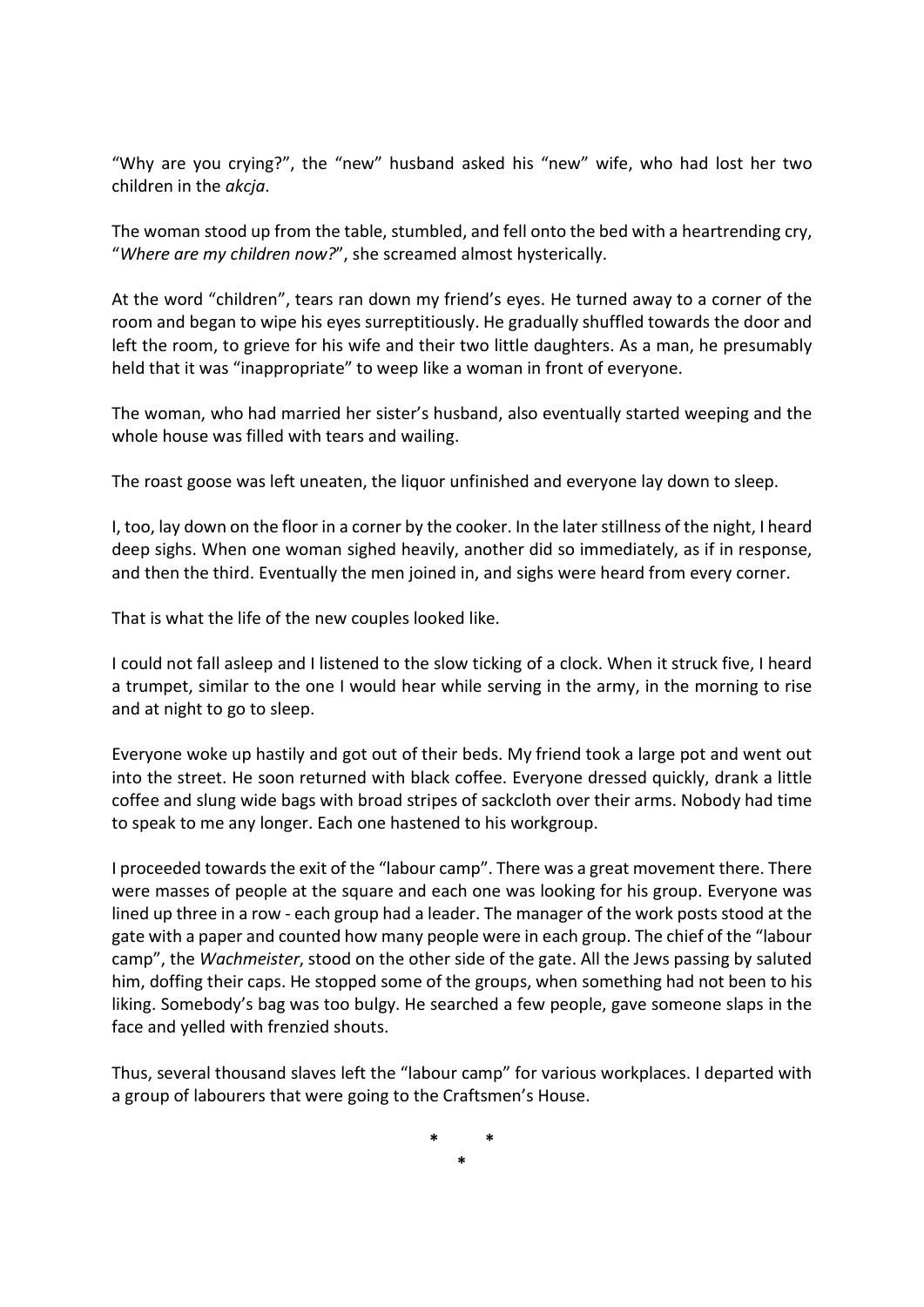Hauptmann Degenhardt ordered the Judenrat to compile a list of those Jews who had relatives in the Land of Israel. People said that this would be in connection to an exchange between Germany and England. The exchange would be of Germans, who were in England, for Jews in the GeneralGouvernement.

Others, on their part, suspected that, with that list, the *Hauptmann* was aiming to fool the people and send them away to who knows where. Yet it was unclear. Why did he need to "fool" us with lists, if he could do with us anything he wanted anyway?

The registrations began. The *Judenrat* compiled several lists - a separate list of children who had parents there, of those who had brothers or sisters, fathers or mothers there. After that, a special list of those who had more distant relatives there.

Many people went<sup>5</sup> to be registered on these lists.

Within a few days following the registration, we learned that an uneasiness was pervading the "labour camp". On a certain day, when the Jewish policemen who lived with us in the Craftsmen's House, came for lunch, they recounted that, after the workgroups working outside the "labour camp" had gone off to their workplaces, the Hauptmann had arrived and ordered that all Jews remaining at their work posts in the "labour camp" – viz. in the Judenrat, the kitchen, the hospital, the storerooms and the washhouse – were to report to the Small Market<sup>6</sup>.

Once all were assembled, the Hauptmann selected two hundred young men and sent them off, with Polish policemen, to the German guardroom.

The policemen were unable to say what had happened with those men. They only knew that usually people, who had committed some transgression, were sent there, and no one had as yet returned. And as the two hundred young men had committed no transgression, this was something new, and consequently a stressed mood reigned.

The men sat there, under arrest, for three days. None of those closest to them were let in to [see] them. They received food from the kitchen by way of Polish policemen. They slept on the bare ground.

On the third day, several freight vans, from a munitions factory in Skarżysko, drove up to the Small Market and the young men were loaded ontothem. Two young men attempted to flee during the loading and were shot.

One week later, on a Sunday, a Pole from Skarżysko came into my house and delivered, to me, twenty letters and a personal one for me in which my cousin, who had been sent away with the young men, asked me to deliver all the letters to the wives and families of the deportees.

<sup>5</sup> [TN: The expression employed here may be used to mean either "set out to" or "allowed themselves to be"; in this context, we have deemed the former more likely.]

<sup>&</sup>lt;sup>6</sup> [TN: This is the Rynek Warszawski, as mentioned above in this chapter.]